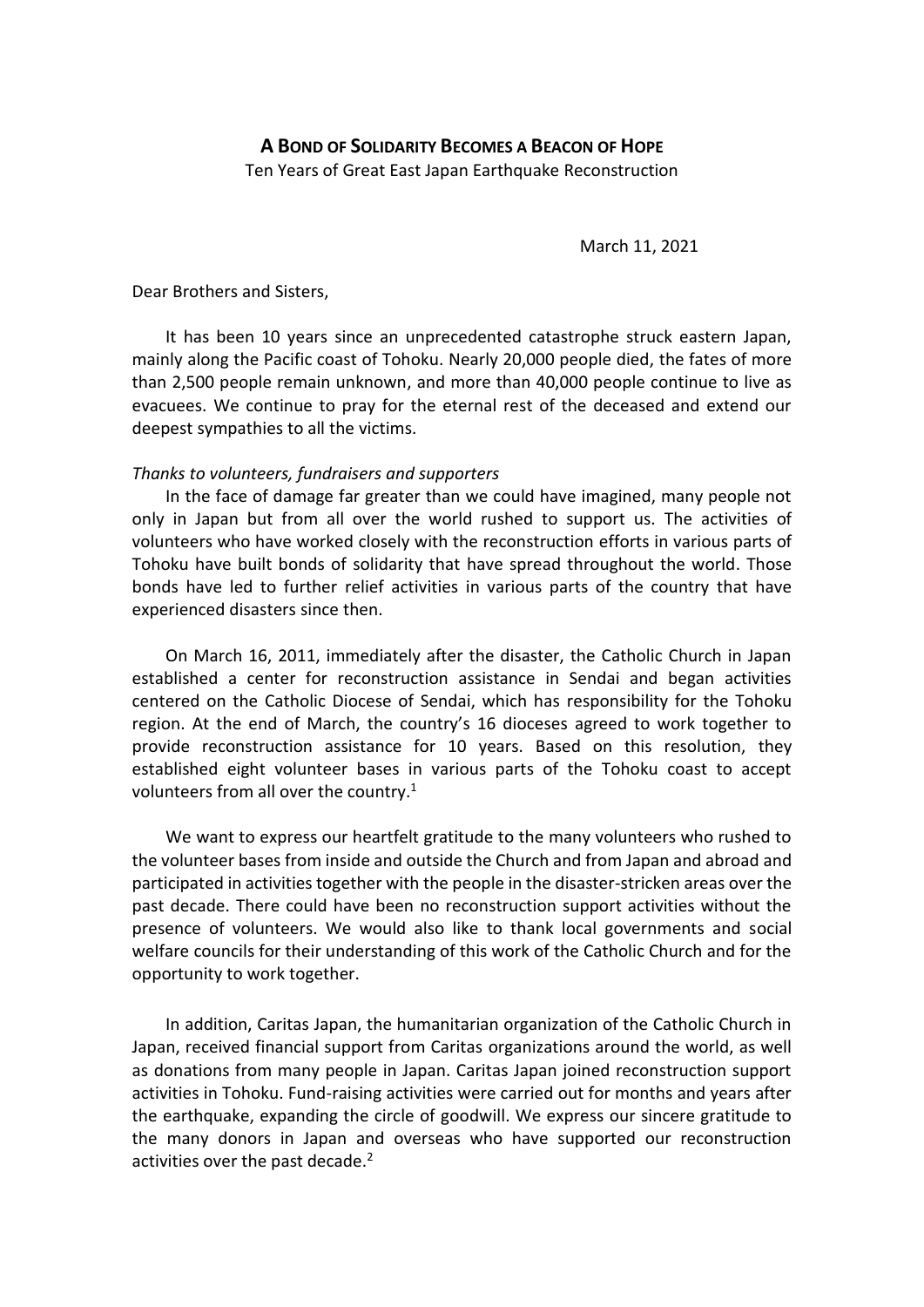## *Moving Ahead as "A New Creation"*

As a locally rooted presence even before the disaster, the Catholic Church has aimed to create hope for life not only in temporary relief efforts, but also in the future as it works together with the people of Tohoku. When the Catholic Diocese of Sendai, which has responsibility for the disaster-stricken areas, took the lead in reconstruction assistance with the motto "A New Creation," it chose to continue moving forward with hope rather than returning to the past. Church activities will not end at the 10-year milestone.<sup>3</sup>

At a gathering with people from the disaster-stricken areas of Tohoku during his visit to Japan in November 2019, Pope Francis said, "many people, not only from Japan, but from all over the world, mobilized immediately after the disasters to support the victims with an outpouring of prayers and material and financial aid. We should not let this action be lost with the passage of time or disappear after the initial shock; rather, we should continue and sustain it."<sup>4</sup>

Ten years have passed, and some volunteer bases have already completed their activities. Others have developed into NPOs, etc. Through its local parishes the Catholic Church in Japan will continue to change the shape of its relationships and contribute to the further reconstruction of local communities.

Pope Francis also said, "Without basic resources such as food, clothing and shelter, it is not possible to live a worthy life and have the bare minimum needed to succeed in rebuilding. This, in turn, calls for experiencing the solidarity and support of a community. No one 'rebuilds' by himself or herself; nobody can start over alone. We have to find a friendly and fraternal hand, capable of helping to raise not just a city, but also our horizon and our hope."<sup>5</sup>

Guided by these words, the Catholic Church in Japan is not limited to material support but will continue to walk in the bonds of solidarity with the people of Tohoku as friends, brothers and sisters, a solidarity that spreads around the world to "raise … our horizon and our hope."

## *Abolition of nuclear power plants and ecological conversion*

In November 2011, eight months after the earthquake and in response to the nuclear power plant accident in Fukushima the bishops released a message "Abolish Nuclear Power Plants Immediately." In it, we called for the immediate abolition of nuclear power plants from the standpoint of believers who protect life, the gift of God. At the same time, we stressed that "Christians have an obligation to bear genuine witness to the Gospel especially through the ways of life expected by God: 'simplicity of life, the spirit of prayer, charity towards all, especially towards the lowly and the poor, obedience and humility, detachment and self-sacrifice.'" We proposed a new look at the way society should be.<sup>6</sup>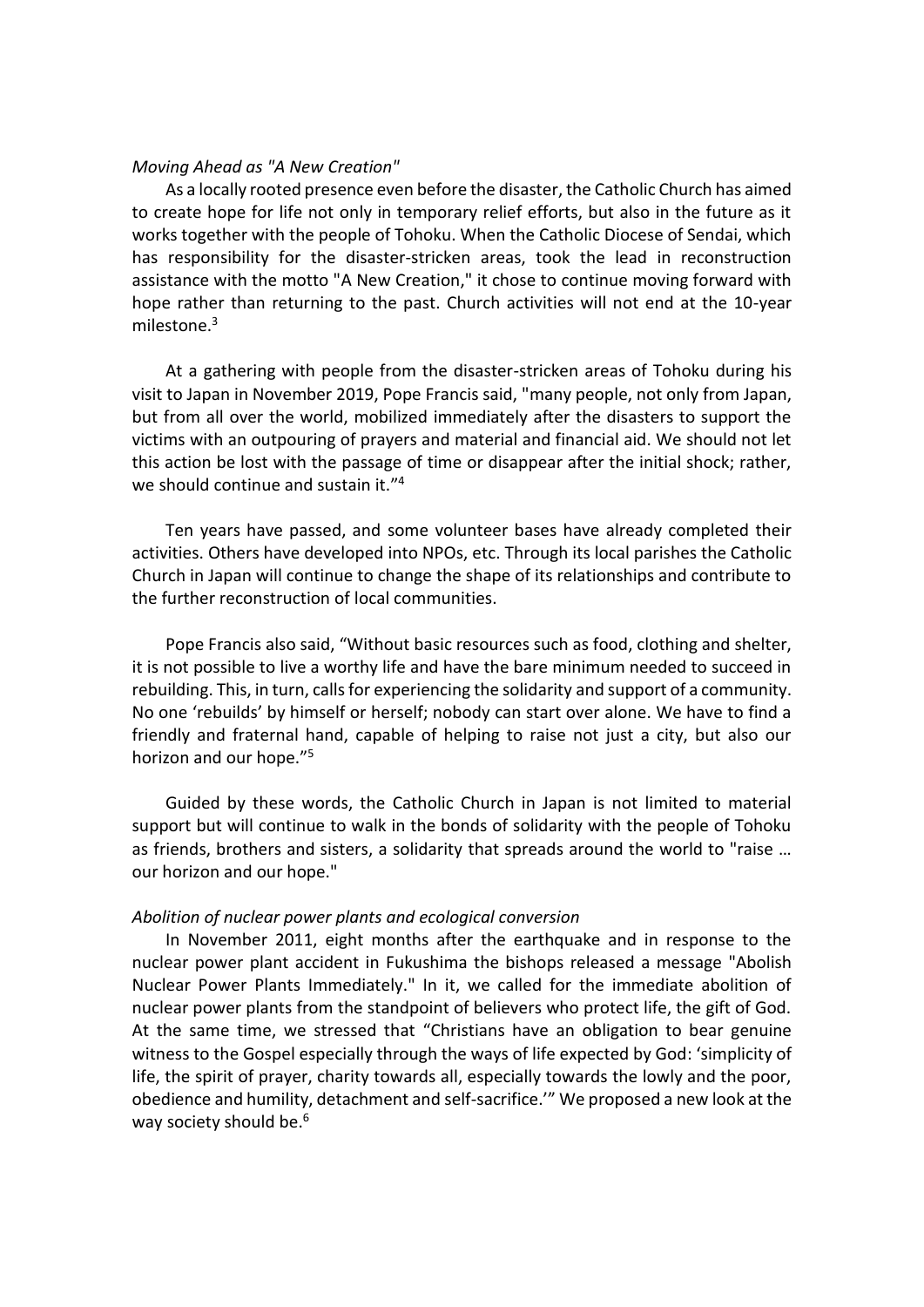Unfortunately, we feel that over time the situation is moving in a different direction from this call. Ten years after the accident, we renew our call for the immediate abolition of nuclear power plants and a review of lifestyles.

The Catholic Church believes that human life is a gift from God. The theme of Pope Francis' visit to Japan was "Protect All Life." Responding to the pope's call, we want to bring about a society in which all life is protected without exception, its dignity is preserved, and no one is forgotten.

Now with the coronavirus pandemic the world is in solidarity to "Protect All Life." Pope Francis calls on us to go to those in need of help, to those who are isolated and facing the crises of life in this modern world of conflict and division, discrimination and exclusion, isolation and loneliness.

When we were struck by that unprecedented disaster, we felt the limits of human wisdom and knowledge. Before the power of nature, we understood how weak we are. At that time, we engraved on our hearts the importance of helping each other, the importance of solidarity to protect life, and the importance of a caring heart. Now, 10 years after the great earthquake and tsunami, the world surely needs to think about that importance.

As we mark the 10th anniversary of the Great East Japan Earthquake, we pray for the eternal rest of those who have died and pray for the blessings and protection of God for the many who have been affected by the disaster. In the bonds of solidarity with one another let us journey hand in hand to find the light of hope.

Catholic Bishops' Conference of Japan

 $^1$  Sapporo Caritas Miyako Base, Caritas Otsuchi Base, Caritas Kamaishi, Caritas Ofunato Base, Caritas Yonekawa Base, Caritas Ishinomaki Base, Caritas Minamisoma, Iwaki Fir Tree Support Center. In addition, there are other bases such as the Independence Center for Persons with Disabilities conducted by the Nagoya Diocese.

<sup>&</sup>lt;sup>2</sup> As of December 15, 2020, the total amount of aid from Caritas Japan was ¥2,434,749,157. Donations in Japan to Caritas amounted to ¥991,508,908, while ¥1,868,856,927 (including ¥739,822,350 from the United States) came from overseas.

<sup>&</sup>lt;sup>3</sup> See "Sendai Diocese New Creation Basic Plan", Sendai Catholic Diocese Newsletter No.199, May 15, 2011. (Japanese only)

<sup>4</sup> Pope Francis, Meeting with the victims of Triple Disaster, (Apostolic Journey to Japan: Meeting with the victims of Triple Disaster - Activities of the Holy Father Pope Francis | Vatican.va).

<sup>5</sup> Ibid.

<sup>6</sup> **(**Comments on the Bishops' Message "Abolish Nuclear Plants Immediately" | カトリック中央協 議会 (catholic.jp) (Nov. 10, 2011) .

On November 11, 2016, the Catholic Bishops of Japan published "A Message from the Catholic Bishops' Conference of Japan to All the People of Earth, Our Common Home." (On the Abolition of